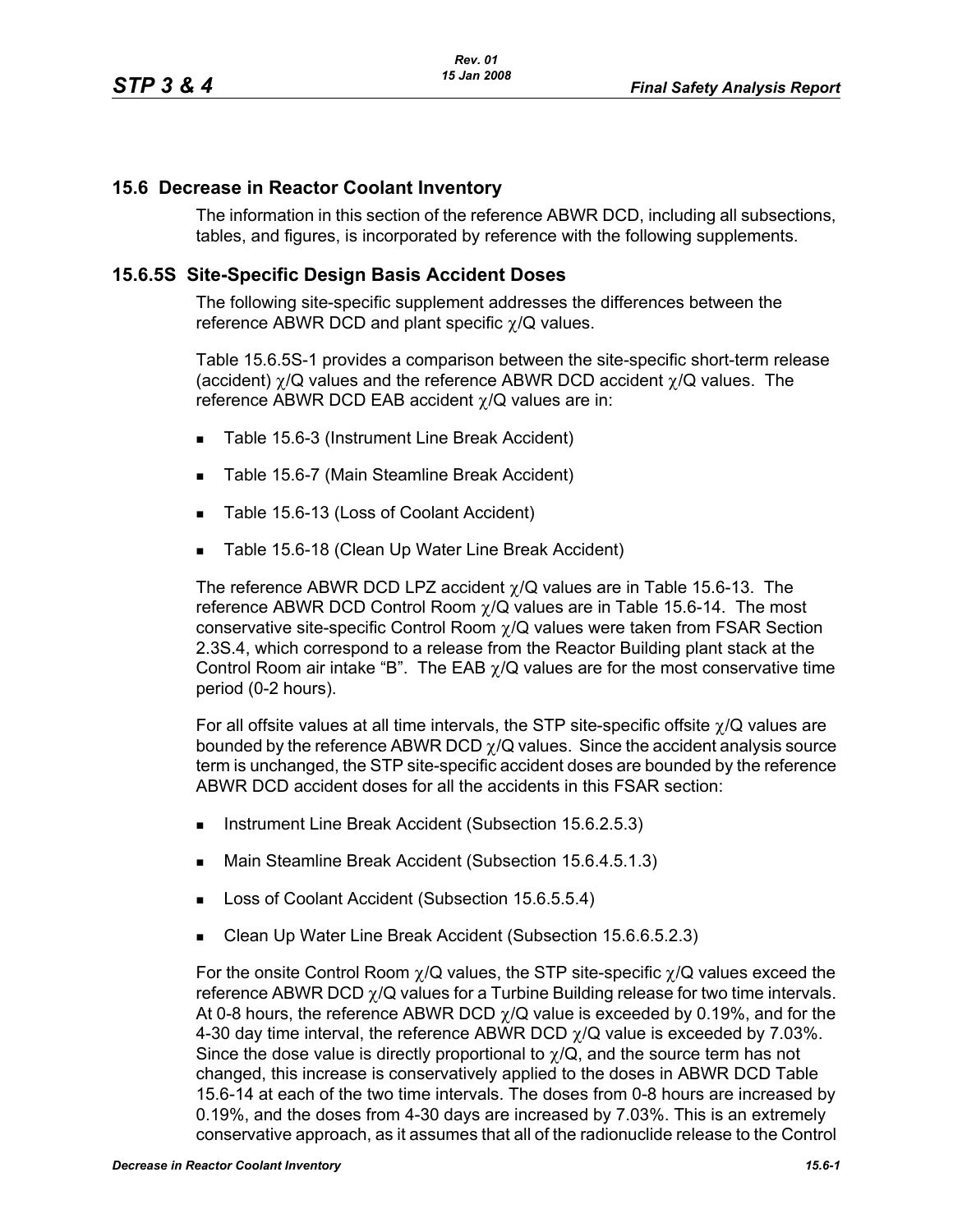Room is from the Turbine Building. The results for doses are shown in Table 15.6.5S-2. The Control Room doses remain well within the regulatory limits.

## **15.6.7 COL License Information**

## **15.6.7.1 Iodine Removal Credit**

The following site-specific supplement addresses COL License Information Item 15.7.

The design characteristics of the main steamlines, drain lines, and main condenser are the same as specified in the reference ABWR DCD. As a result, the parameters in Table 15.6-8, Items II.D (MSIV leakage) and II.E (condenser data) remain unchanged. Since the iodine credit is a function of these parameters, the STP 3 & 4 iodine removal credit does not deviate from the reference ABWR DCD.

| Receptor<br>Location                                 | <b>STP</b><br><b>Site-Specific</b><br>$\chi/\mathbf{Q}$<br>$(s/m^3)$ | <b>ABWR</b><br><b>DCD</b><br>$\chi/\mathbf{Q}$<br>$(s/m^3)$ |
|------------------------------------------------------|----------------------------------------------------------------------|-------------------------------------------------------------|
| <b>EAB</b>                                           | 1.96E-04                                                             | 1.37E-03                                                    |
| <b>LPZ</b>                                           |                                                                      |                                                             |
| 0-8 hours                                            | 2.34E-05                                                             | 1.56E-04                                                    |
| 8-24 hours                                           | 1.64E-05                                                             | 9.61E-05                                                    |
| 1-4 days                                             | 7.61E-06                                                             | 3.36E-05                                                    |
| $4-30$ days                                          | 2.52E-06                                                             | 7.42E-06                                                    |
| <b>Control Room</b><br>(Reactor Building<br>Release) |                                                                      |                                                             |
| 0-8 hours                                            | 7.49E-04                                                             | 3.10E-03                                                    |
| 8-24 hours                                           | 2.46E-04                                                             | 1.83E-03                                                    |
| $1-4$ days                                           | 2.49E-04                                                             | 1.16E-03                                                    |
| $4-30$ days                                          | 2.15E-04                                                             | 5.12E-04                                                    |
| <b>Control Room</b><br>(Turbine Building<br>Release) |                                                                      |                                                             |
| 0-8 hours                                            | 5.18E-04                                                             | 5.17E-04                                                    |
| 8-24 hours                                           | 1.79E-04                                                             | 3.05E-04                                                    |
| 1-4 days                                             | 1.19E-04                                                             | 1.93E-04                                                    |
| $4-30$ days                                          | 9.13E-05                                                             | 8.53E-05                                                    |

**Table 15.6.5S-1 Site-Specific** χ**/Q**